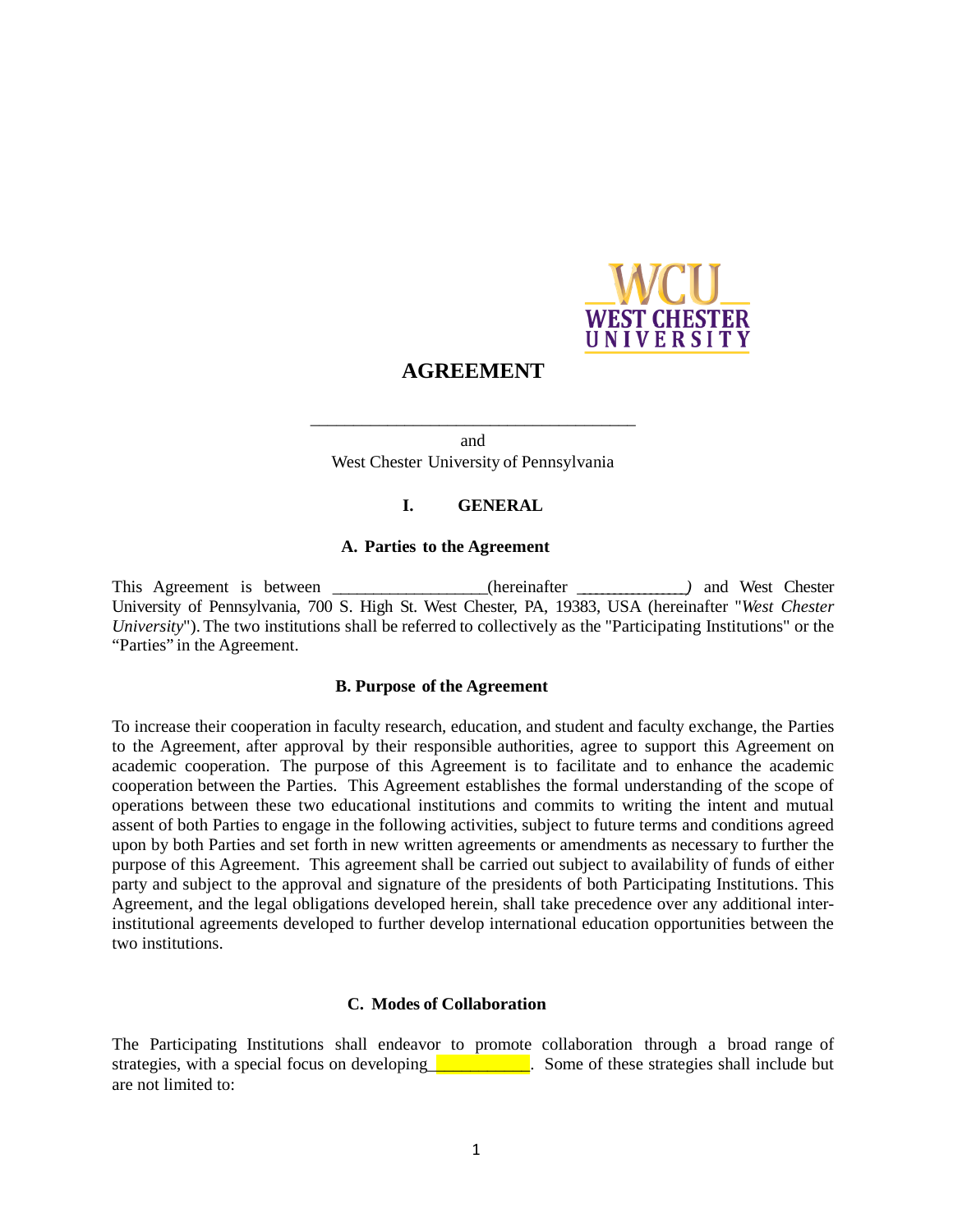- 1. Exchanges of faculty for short-term and, as funding and other circumstances permit, longerterm (semester-based) visits;
- 2. The design of collaborative teaching or research projects, including the use of technology to facilitate virtual exchange and the development of formal proposals for funding of such teaching or research; and
- 3. Student exchange programs implemented as external funding for partial or full support of such exchanges at the graduate and undergraduate level is available.

### **D. Definitions**

- 1. For purposes of this Agreement, the party sending students or faculty shall be referred to as the "Home Institution."
- 2. For purposes of this Agreement, the party receiving students or faculty shall be referred to as the "Host Institution."
- 3. For purposes of this Agreement, "guest students" refer to the students within the student exchange balance between the institutions.
- 4. For purposes of this Agreement, "study abroad students" refer to the students that exceed the student exchange balance and are required to pay tuition and fees at the Host Institution.
- 5. For purposes of this Agreement, "student exchange" shall mean a one for one exchange of students from each institution.

# **II. TERMS OF THE AGREEMENT**

### **A. Areas of Initial Concentration**

The Participating Institutions agree to develop collaborative programs in areas of mutual interest. Recognizing the importance of practical first steps based on a definition of shared institutional priorities for teaching, program development, and fundamental research, the Participating Institutions agree to implement collaborations through faculty and student exchanges initially in **Exercise** 2011 and the student exchanges initially in

#### **B. Activities in Support of Collaboration**

The Participating Institutions recognize the importance of certain ancillary activities in support of these areas of teaching and research collaboration. Principal among these shall be, when appropriate:

1. Workshops that contribute to the teaching, research, and missions of the Participating Institutions. Initially, development will focus on hosting workshops in one or more of the following disciplines:  $\frac{1}{\sqrt{1-\frac{1}{2}}}\left| \frac{1}{\sqrt{1-\frac{1}{2}}}\right|$  and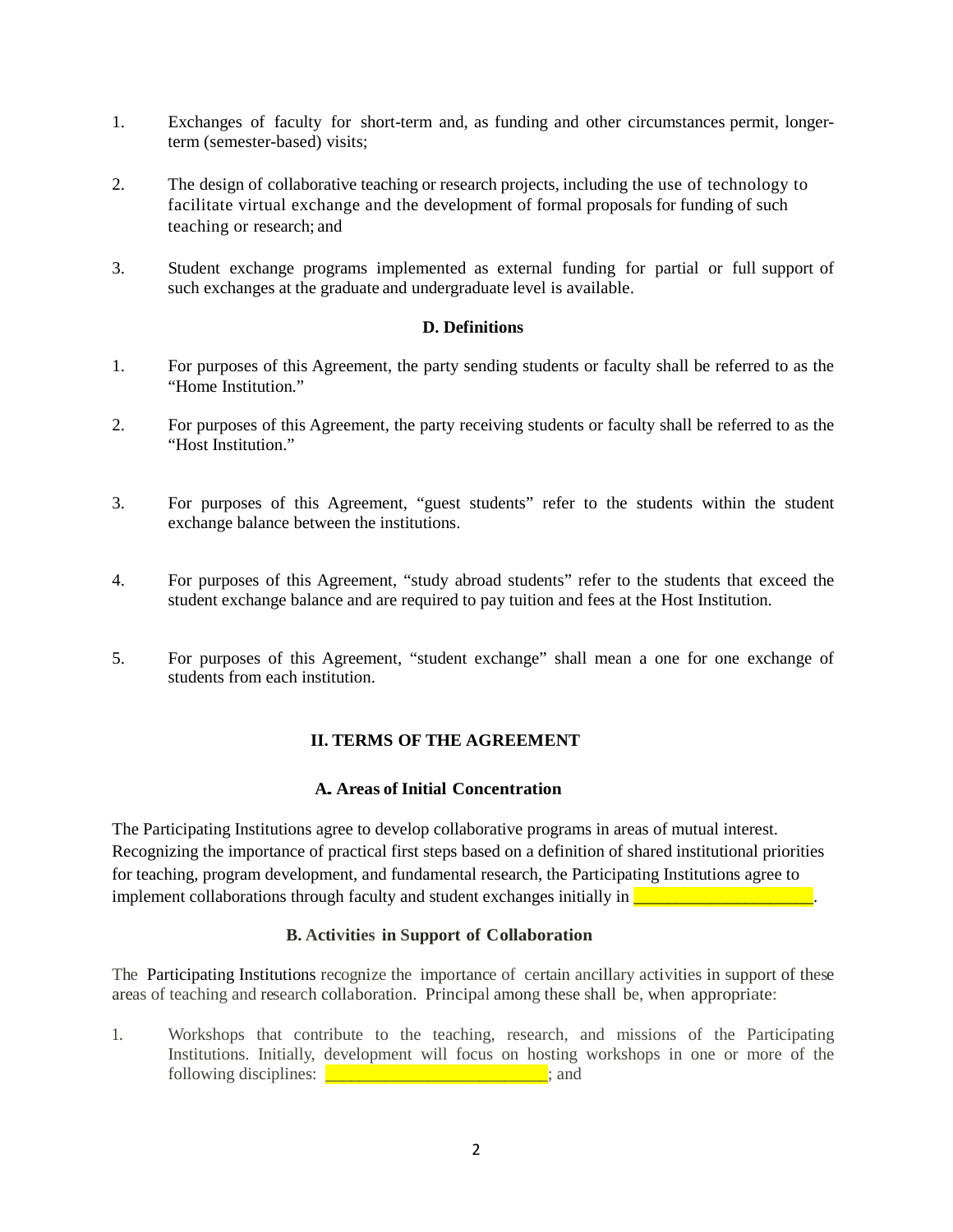- 2. The use of technology to foster virtual exchange and collaboration. Possible opportunities include guest lectures, mini-conferences, course modules, and workshops; and
- 3. Collaboratively write grants, for example, grants, to fund \_\_\_\_\_\_\_\_\_\_\_\_\_\_ projects that support programs of both institutions, including projects related to \_\_\_\_\_\_\_\_\_\_\_\_\_\_\_\_\_\_\_\_\_; and
- 4. The regular exchange of relevant publications and information generated by the Parties to the Agreement; and
- 5. Regular communication concerning the technologies necessary to enable and enhance the substantive areas of collaboration referred to in Section II. A.
- 6. Facilitation of opportunities for faculty taking sabbaticals.

# **C. Faculty Exchange**

Exchanges of faculty and technical specialists generally shall be conducted under the following terms and conditions:

- 1. The Participating Institutions shall for duration to be determined on a case-by-case basis and after mutual agreement - invite faculty for teaching and/or research visits. Visiting faculty must have a sufficient command of the language of instruction, if they are invited to teach.
- 2. If and insofar as there are sufficient funds for these specific purposes at the disposal of the parties to the Agreement, the travel and living expenses shall be incurred by the Home Institution. Exchange faculty shall be compensated entirely by their respective Home Institution. Availability of funding from the Host Institution shall be determined at the time of invitation.
- 3. The Participating Institutions shall undertake good faith efforts to raise funds from outside sources for the exchange of lecturers and/or researchers.
- 4. The Participating Institutions shall inform one another regularly about the curricular programs offered by each, and especially about research seminars, colloquia, conferences, and symposia organized by each. They shall exchange documentation and publications issued from these proceedings.
- 5. Each faculty exchange participant must obtain and submit written proof of medical insurance coverage during the exchange period as required by U.S. Federal law. It is understood that the Host Institution accepts no responsibility or liability for providing health care services or health care insurance for visiting students, scholars, and faculty.
- 6. Exchange faculty shall be responsible for obtaining any necessary visas and otherwise complying with all immigration laws and regulations of the country of the Host Institution. The Host Institution shall cooperate in such efforts, but shall not have any responsibility to assure the granting of any visas, permits or approvals.
- 7. Exchange faculty shall follow the policies and procedures of the Host Institution, any applicable policies and procedures of the Host Institution shall be provided to each exchange faculty member in writing and explained to the individual faculty member prior to arrival at the Host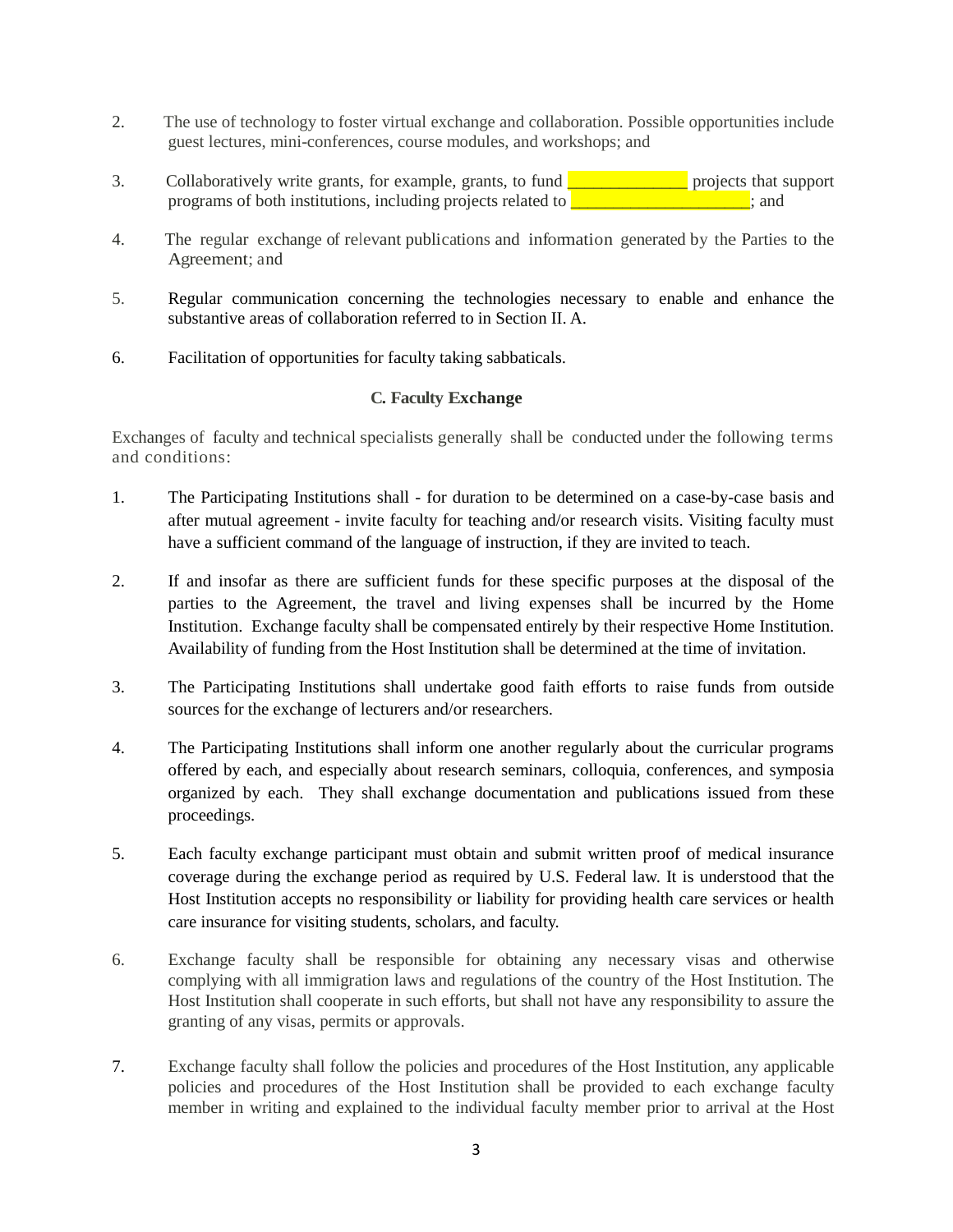Institution. Exchange faculty shall acknowledge in writing receipt and understanding of said policies and procedures.

# **D. Student Exchange**

- 1. The Participating Institutions agree to exchange students for the length of one semester (fall, spring) or academic year or session (winter, summer) or the equivalent thereof. It is anticipated that the exchange phase of this program will be available beginning  $\frac{1}{\sqrt{2\pi}}$  Exchanges will be based on the balance of students exchanging places rather than a monetary exchange, so West Chester University can only accept as many students as it sends out. Any additional student participants above the exchange balance will be considered study abroad students (who shall pay tuition/fees at the Host Institution). The Parties agree that the number of students to be exchanged shall be determined annually in writing.
- 2. Neither Participating Institution shall levy tuition or other university fees on exchange students. However, there may be other incidental fees required by the Host Institution, including application fees and any relevant course, technology, or college fees.
- 3. Transportation and living expenses (including food), costs of accommodation and health insurance, and other study costs (e.g., textbooks, students clubs, campus-sponsored excursions) shall be incurred by the guest students. Guest students of WCU are required to obtain health insurance. WCU students will participate in the student health plan offered or approved by the Host Institution, as required. Parties to the Agreement shall assist students in securing suitable housing.
- 4. The Home Institution shall propose students qualified for the exchange to the Host Institution no later than three months prior to the beginning of the semester that the guest student intends to study at the Host Institution. Admission of qualified candidates is in the sole discretion of the Host Institution.
- 5. Guest students shall be registered as full-time students at the Host Institution. The Host Institution reserves the right to reject candidates because of existing restrictions on admission within an academic discipline. In this case, the Home Institution may propose further candidates or may suggest an alternate course of study for its students.
- 6. Students who wish to enroll in a degree program at the Host Institution must be admitted through the established admissions procedures of that institution.
- 7. The anticipated student exchange programs between the parties to the Agreement shall be open to undergraduate and graduate students. These programs shall be developed according to the following terms and conditions:
	- a. Academic achievements at the Host Institution shall be recognized by the Home Institution according to the latter's standards and procedures. Specifics of each exchange student's course of study must be clarified and mutually agreed upon before the beginning of the students exchange experience.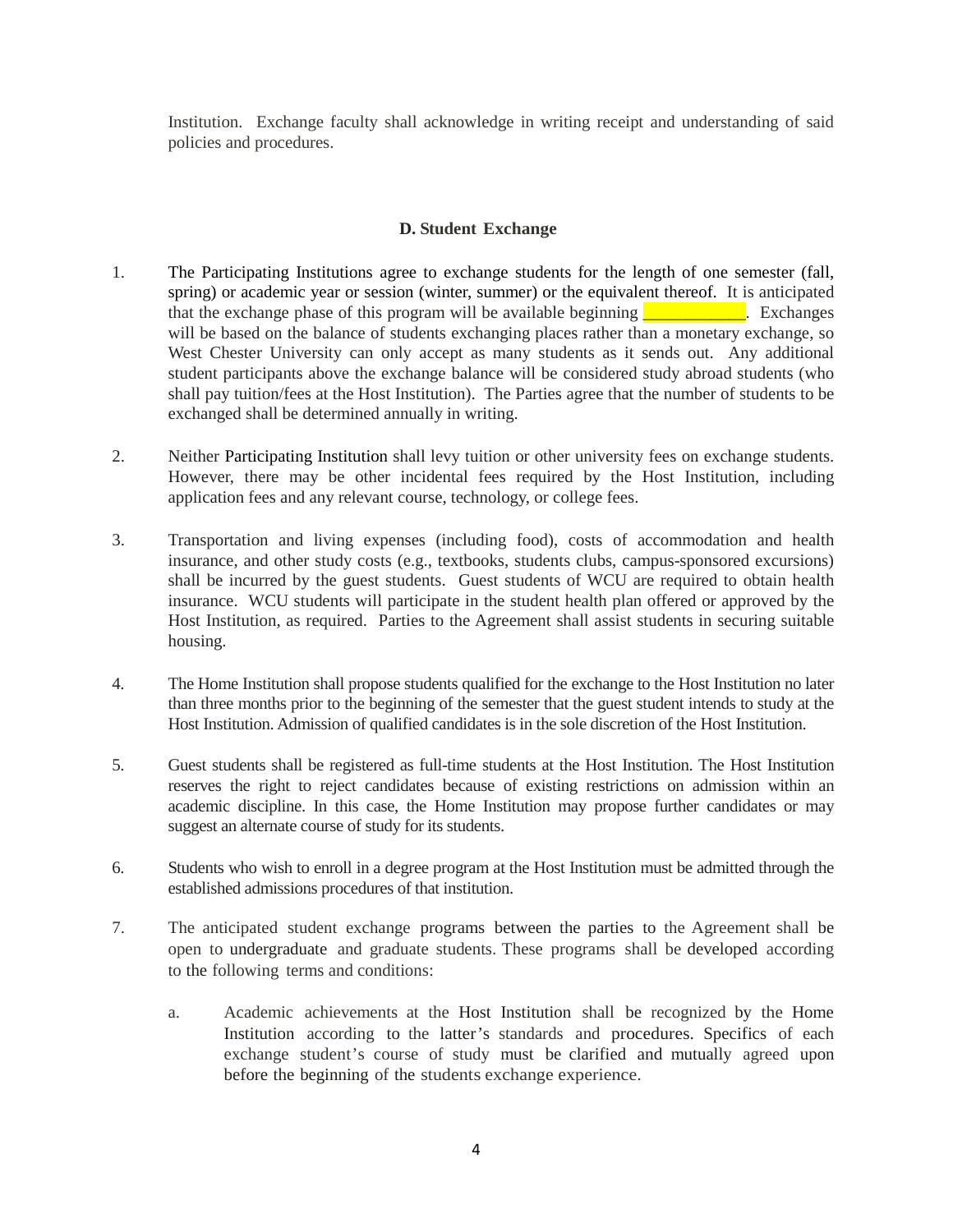- b. The respective Host Institution shall appoint a faculty or staff member who is familiar with course equivalencies, and who shall provide guidance to exchange students. This faculty/staff member shall be identified and appointed at least 90 days prior to the first student exchange that occurs pursuant to this Agreement.
- c. Exchange students must meet the admissions criteria of the Host Institution. Prospective exchange students shall submit their qualifications to the Host Institution and clarify the academic program for their stay with the appointed faculty or staff member at the Host Institution. Formal acceptance of each student by the Host Institution must precede the student's enrollment at the Host Institution. Acceptance of proposed students is within the sole discretion of the Host Institution.
- 8. The Host Institution shall forward a record of the course and grades received by each exchange student to the Home Institution within 30 days of the completion of the applicable term.
- 9. The Home Institution will maintain final responsibility for the awarding of grades and for establishing the requirements for matriculation, promotion and graduation of its institution's respective exchange students. The Home Institution will maintain all academic records and issue transcripts in accordance with its policies.
- 10. Exchange students shall be responsible for obtaining any necessary visas and otherwise complying with all immigration laws and regulations of the country of the Host Institution. The Host Institution shall cooperate in such efforts, but shall not have any responsibility to assure the granting of any visas, permits or approvals.
- 11. Exchange students shall be subject to all regulations, policies, rules, procedures and standards of academic performance and personal conduct of students of the Host Institution. They will also be subject to the laws of the host country during their term of stay. Exchange students who violate any such regulations, rules or standards are subject to expulsion from the exchange program, and if expelled, must immediately return to their home country. Prior to arrival at the Host Institution, each individual student shall receive the applicable regulations, policies and rules of the Host Institution. Each individual student shall acknowledge, in writing, receipt and understanding of the host institutions regulations, policies, rules, procedures, and standards.

# **III. ADMINISTRATIVE TERMS**

# **A. Elaboration of this Memorandum**

It is the intent of the Participating Institutions that general provisions of this Agreement be translated into specific programs of activity as expeditiously as financing and other institutional capabilities permit. Such programs shall be set forth in implementing memoranda approved in writing by the designated operational officers of both institutions. No implementing memorandum shall amend or contradict the provisions of this Agreement. Nothing in the initial version of this Memorandum shall be interpreted as constraining the development of future programs not mentioned in this document.

# **B. Responsible Administrative Personnel**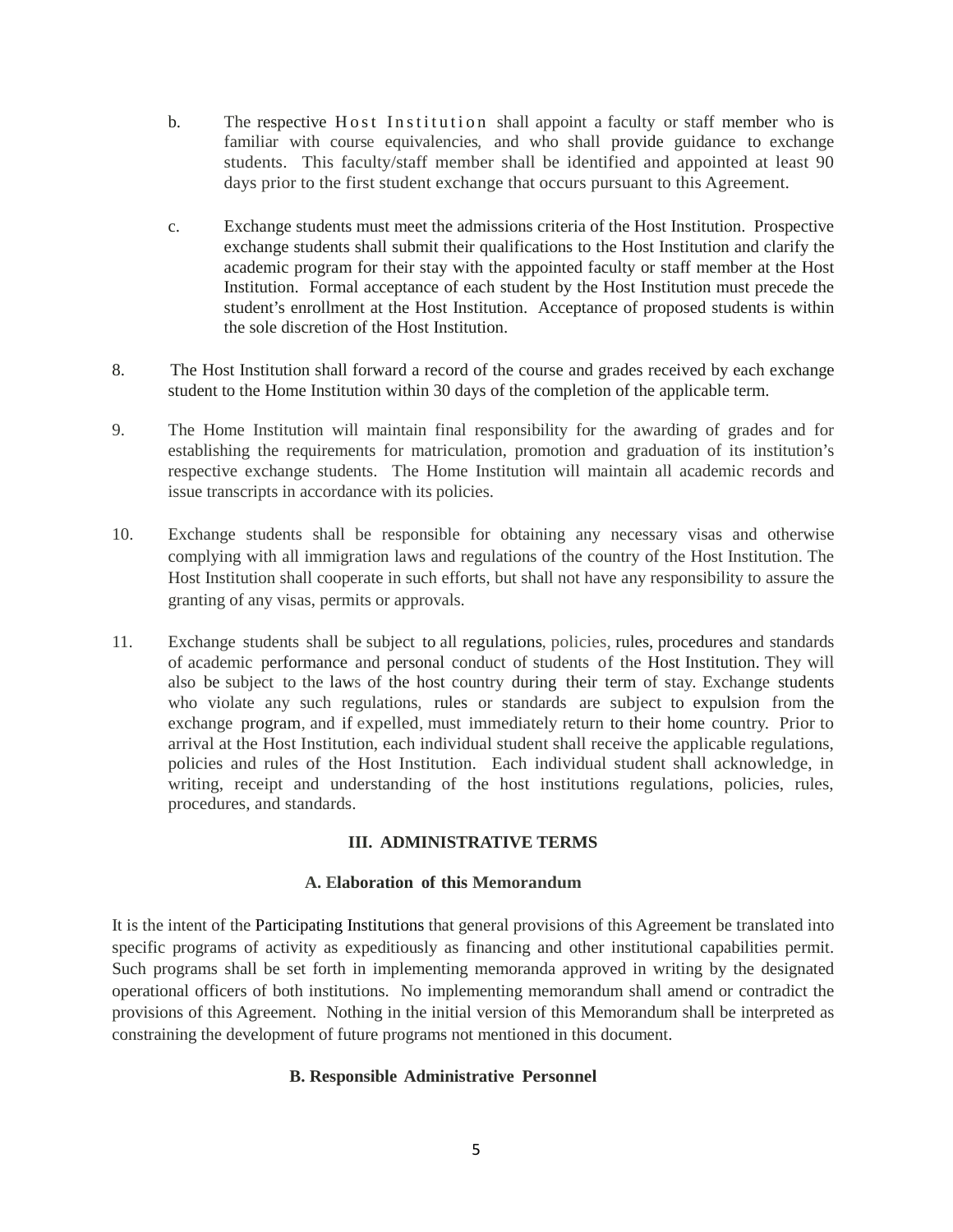- 1. The Participating Institutions shall be represented in formal negotiation or renegotiation of this Agreement by the Presidents of the Participating Institutions or by their designated representatives.
- 2. The designated operational units of the parties, for purposes of developing and implementing the terms of this Agreement are:

# **For West Chester University:**

**Dr. Peter Loedel, Director Center for International Programs**

**For \_\_\_\_\_\_\_\_\_\_\_\_\_\_\_\_\_**:

3. Either Party may change its designated operational officer by written Notification to the designated operational officer of the other party who is listed above.

# **C. Other Provisions**

- 1. This Agreement is written in the English language.
- 2. Nothing in this Agreement shall create binding obligations that may not be overridden by written agreement in the form of an amendment with the same formality as this Agreement.
- 3. This Agreement will expire after the duration of five years from the date of all required signatures. The terms of the Agreement may be re-examined and the program adjusted, as deemed necessary, based on a mutually agreed-to assessment of the program by the appropriate authorities at Participating Institutions with the same formality as this Agreement.
- 4. This Agreement may be terminated by any of the parties to the Agreement on prior written notice of 90 days before the end of the respective academic semester. Either party may terminate this Agreement for cause at any time. Any current participants in the program established by this Agreement, however, in any case shall retain their current status until the end of the academic year in which the termination of the Agreement occurs.

# **IV. LEGAL PROVISIONS**

#### **A. Equal Access Policy**

Both Participating Institutions are committed to the policy that all persons shall have equal access to programs, facilities, admission, and employment without regard to personal characteristics not related to ability, performance, or qualifications as determined by the Participating Institutions' policies or by state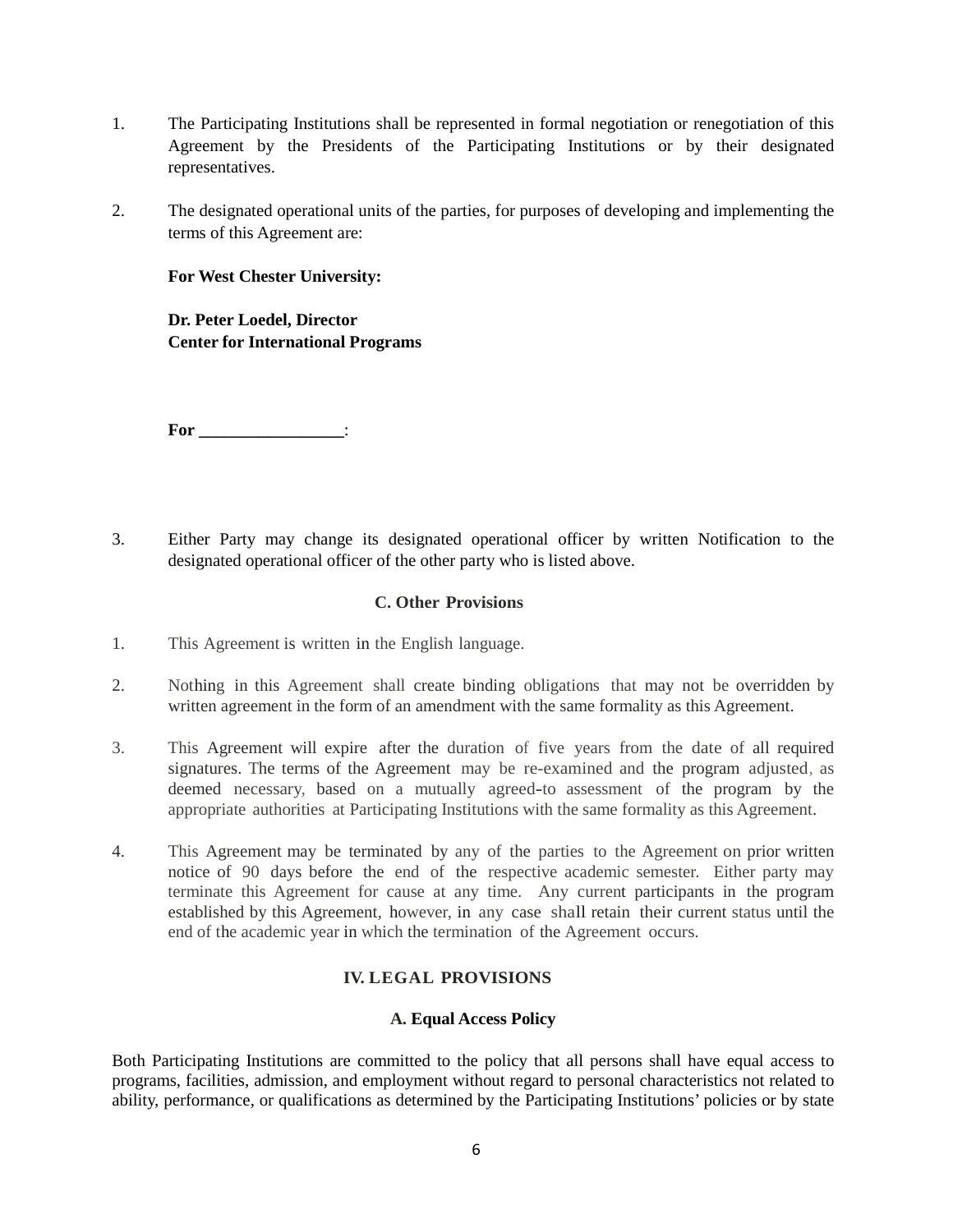or national government authorities. Neither institution will discriminate against any person because of age, ancestry, color, disability or handicap, national origin, race, religious creed, sex, sexual orientation, or veteran status. The Participating Institutions shall abide by these principles in the administration of this Agreement, and neither institution shall impose criteria for the exchange of faculty, scholars or students which would violate the principles of nondiscrimination. Reporting of Sexual Violence and Sexual Harassment: West Chester University and **Example 2018** shall report any incident in which a student is the victim of sexual assault, dating violence, domestic violence, stalking or sexual harassment to the West Chester University Title IX Coordinator, Lynn Klingensmith at 610-436-1000.

### **B. Non-Appropriation**

The Participating Institutions recognize that the performance of either institution may be dependent upon the appropriation of funds by the government. Should the government fail to appropriate the necessary funds or if an institution's appropriation is reduced during the fiscal year, the President of either institution may reduce the scope of this Agreement if appropriate or cancel the Agreement without further duty or obligation. The Participating Institutions agree to notify each other as soon as reasonably possible if the appropriated funds become unavailable.

#### **C. Liability**

Neither of the parties shall assume any liabilities to each other. No provision of this Agreement shall be construed to limit West Chester University's and/or the Commonwealth of Pennsylvania's sovereign immunity.

### **D. Commercial Property**

Neither Participating Institution will use the trademarks, trade name, logos, trade dress, or other commercial property of the other Party hereto without the express written approval of the other Party.

#### **E. Export Controls**

West Chester University is bound by all applicable United States federal laws and regulations restricting the export of controlled materials and technology set forth in the International Traffic in Arms Regulation (ITAR), 22 CFR 120 *et seq.* and the Export Administration Act, 50 USC 2401 *et seq.* (collectively "Export Control Laws"), and will not transfer any export controlled materials or technology unless such is exempt or excluded under applicable laws as "fundamental research."

#### **F. Confidentiality**

Participating Institutions shall protect the confidentiality of student records as dictated by the Family Educational Rights and Privacy Act and shall release no information absent written consent of the student, unless required to do so by law or as dictated by the terms of this Agreement.

#### **G. Integration**

This Agreement represents the entire understanding between the Parties. No other prior or contemporaneous oral or written understandings or promises exist in regards to this relationship. Both parties recognize that they are permitted to amend the Agreement as long as the amendments are in writing and with the same formality as the original Agreement.